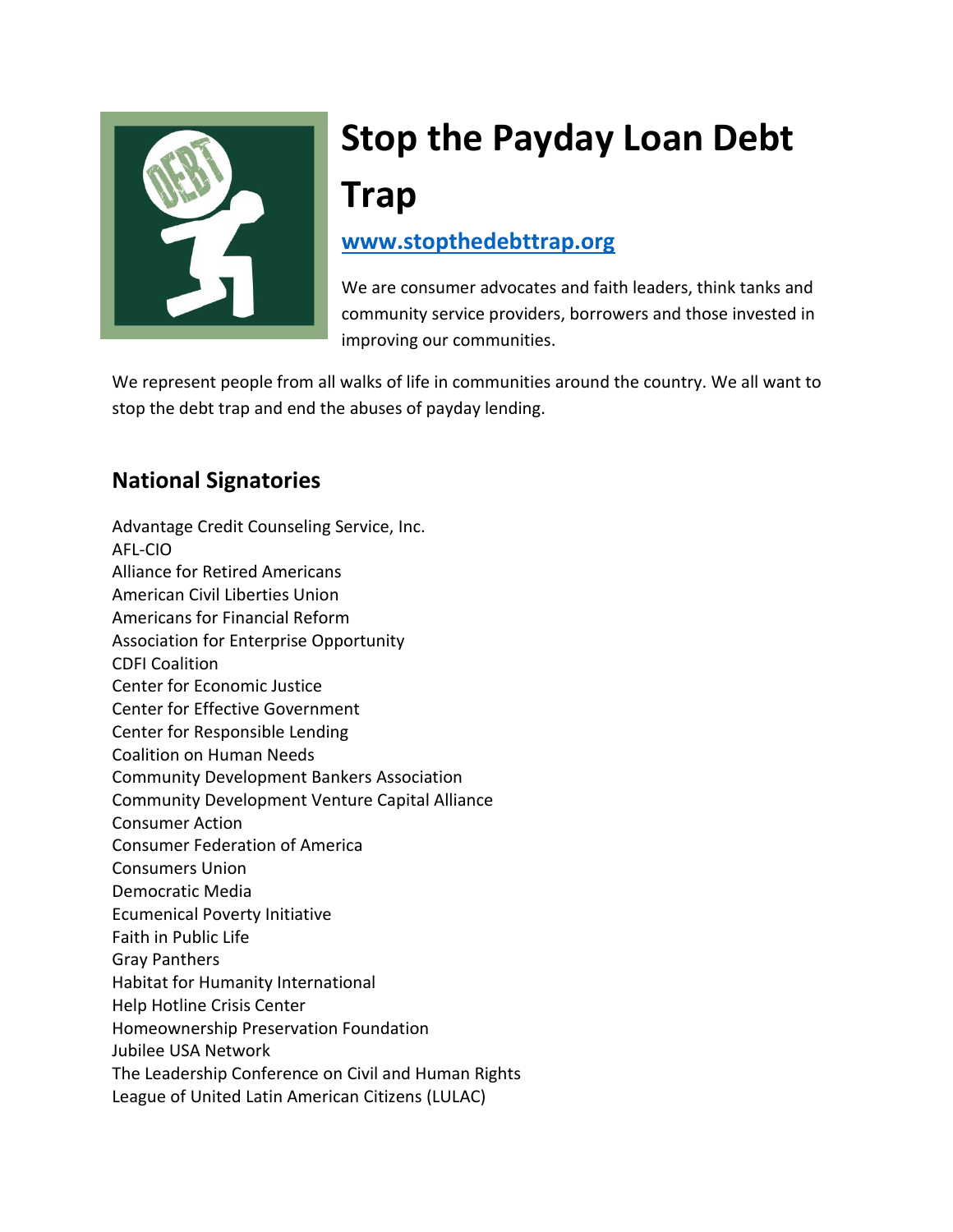#### NAACP

National Advocacy Center of the Sisters of the Good Shepherd National Association of Consumer Advocates National Consumer Law Center (on behalf of its low-income clients) National Council of La Raza National Development Council NETWORK, A National Catholic Social Justice Lobby Other98.com Partners for the Common Good People's Action Institute PICO National Network Public Citizen Residential Resources, Inc. U.S. PIRG United Church of Christ Justice and Witness Ministries United Food & Commercial Workers International Union, CLC United for a Fair Economy

Working Families Organization

# **State and Local Signatories**

# *Alabama*

Alabama Appleseed Alabama Arise First Presbyterian Church of Birmingham Gowen Consulting Habitat for Humanity of Morgan County, Alabama YWCA Birmingham YWCA Central Alabama

# *Alaska*

Alaska PIRG

# *Arkansas*

Arkansans Against Abusive Lending Arkansas Advocates for Children And Families Southern Bancorp

# *Arizona*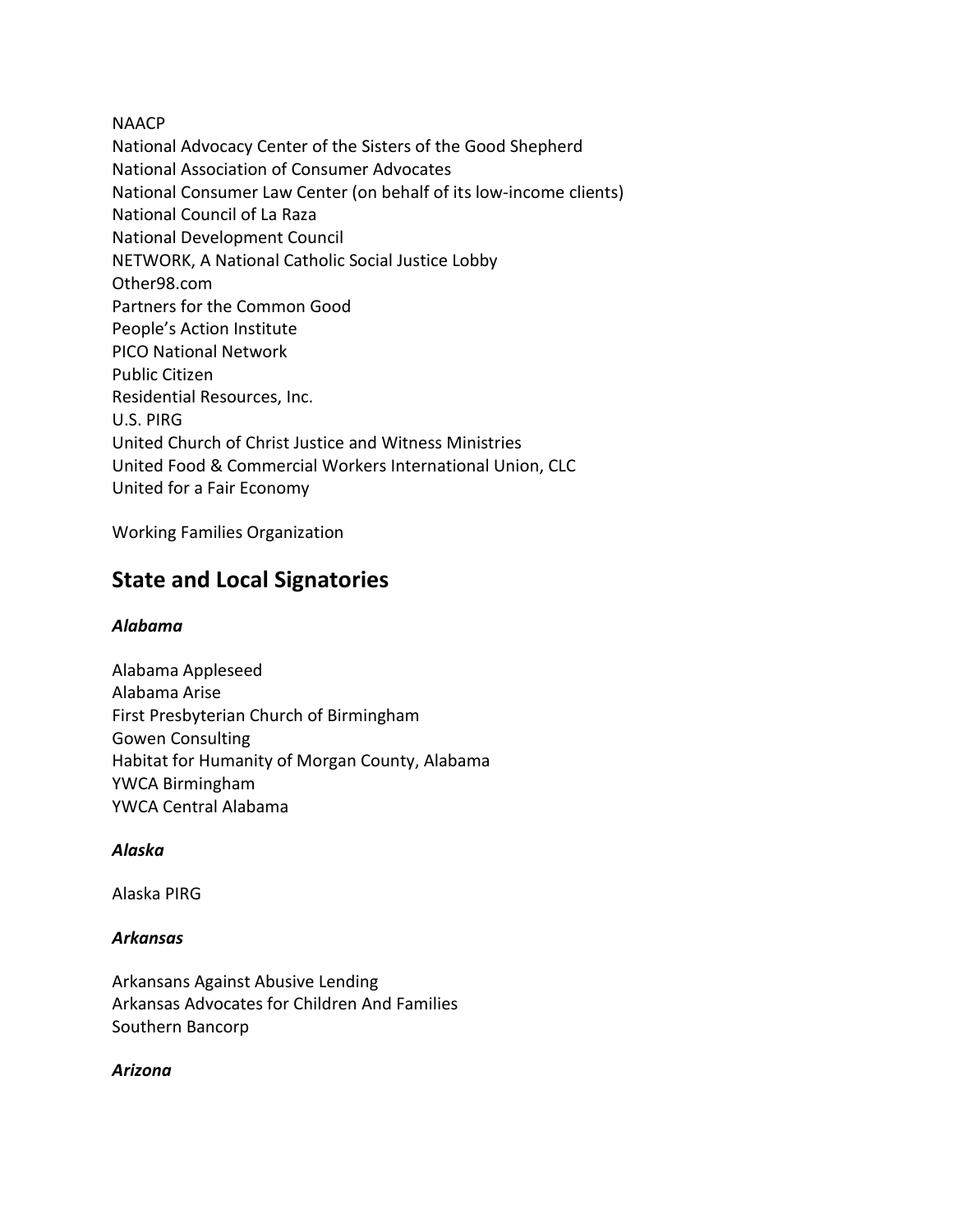A New Leaf, MesaCAN Arizona Community Action Association Arizona PIRG Catholic Community Services First Presbyterian Church of Globe Gila Community Food Bank Gila County Community Action Program Gila House Transitional Housing International Rescue Committee Northern Arizona Council of Governments SW Center for Economic Integrity Unisource Energy Corporation Utility Assistance RV Senior Center Valley of the Sun United Way Western Arizona Council of Governments

# *California*

Asian Law Alliance California Association of Food Banks California League of United Latin American Citizens (LULAC) California Partnership California Reinvestment Coalition CALPIRG City Heights Community Development Corporation Community Legal Services in East Palo Alto Consumer Credit Counseling of San Francisco Consumers for Auto Reliability and Safety East Bay Community Law Center East LA Community Corporation Faith in Community Habitat for Humanity Greater San Francisco LA County Consumer Affairs Labor Community Services Law Foundation of Silicon Valley Mission Assets Fund Mission SF Community Financial Center Montbello Housing Development Corporation Mutual Housing California New Economics for Women Northbay Family Homes Nuestra Casa de East Palo Alto Opportunity Fund Public Counsel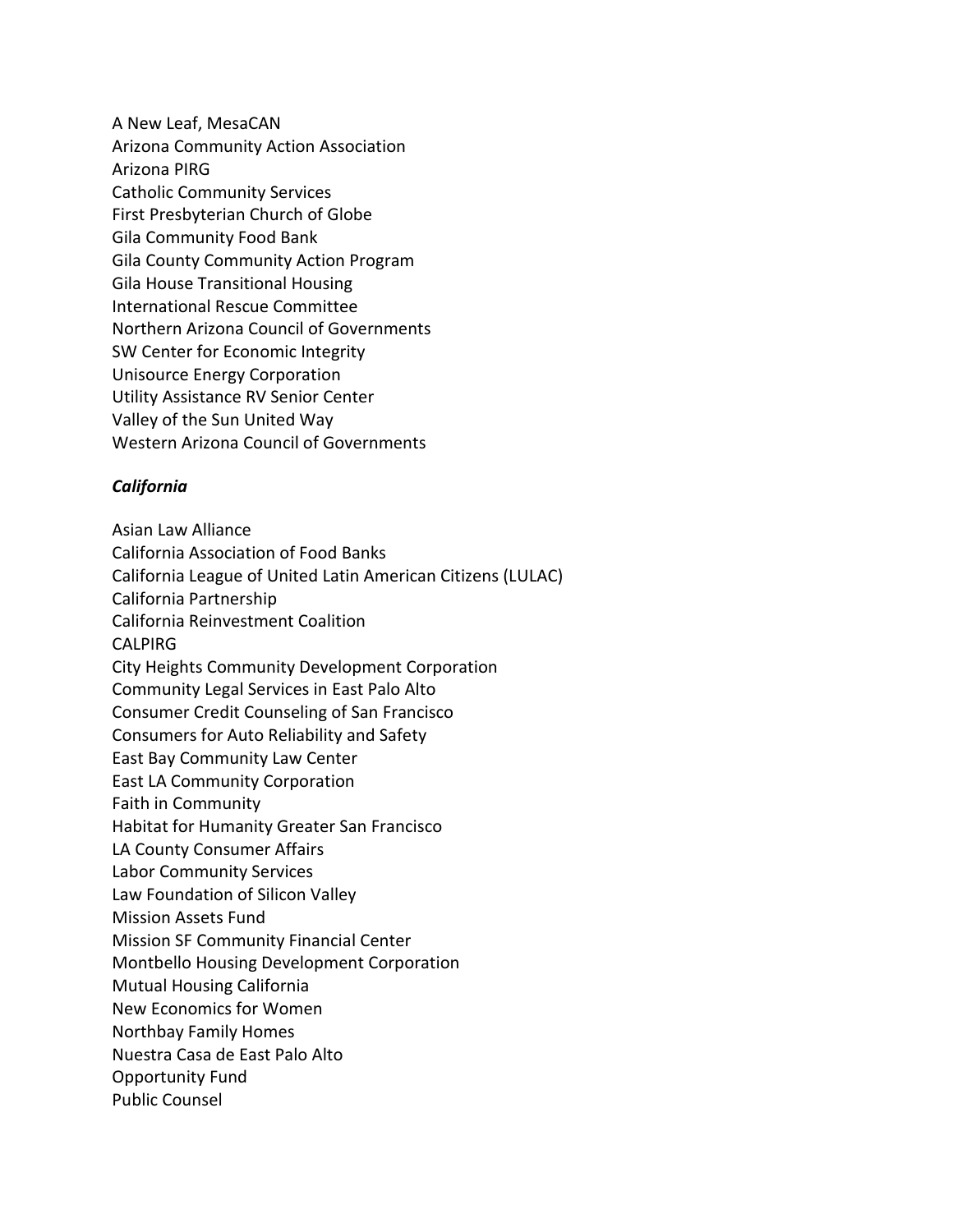St. Joseph's Family Center T. Cooke and Associates The Fair Housing Council of San Diego Treasurer, City and County of San Francisco United Policyholders United Way Silicon Valley West Valley Community Services Working Partnerships USA Yolo Mutual Housing Association Youth Leadership Institute

# *Colorado*

Bell Policy Center Colorado Latino Leadership Advocacy Research Organization Colorado Progressive Coalition CoPIRG NAACP Colorado Montana Wyoming State Area Conference The Gathering Place

# *Connecticut*

Connecticut Association for Human Services Connecticut Citizen Action Group ConnPIRG

#### *Delaware*

Delaware Alliance for Community Advancement Delaware Community Reinvestment Action Council, Inc.

#### *Florida*

100 Black Men of Jacksonville, Inc. Avatar Company Inc. Catalyst Miami Diocese of Orlando FL ADV Council on SMB DEV Florida Alliance for Consumer Protection Florida Center for Fiscal and Economic Policy Florida PIRG FreshMinistries Globe/Miami Habitat for Humanity Habitat for Humanity of East & Central Pasco County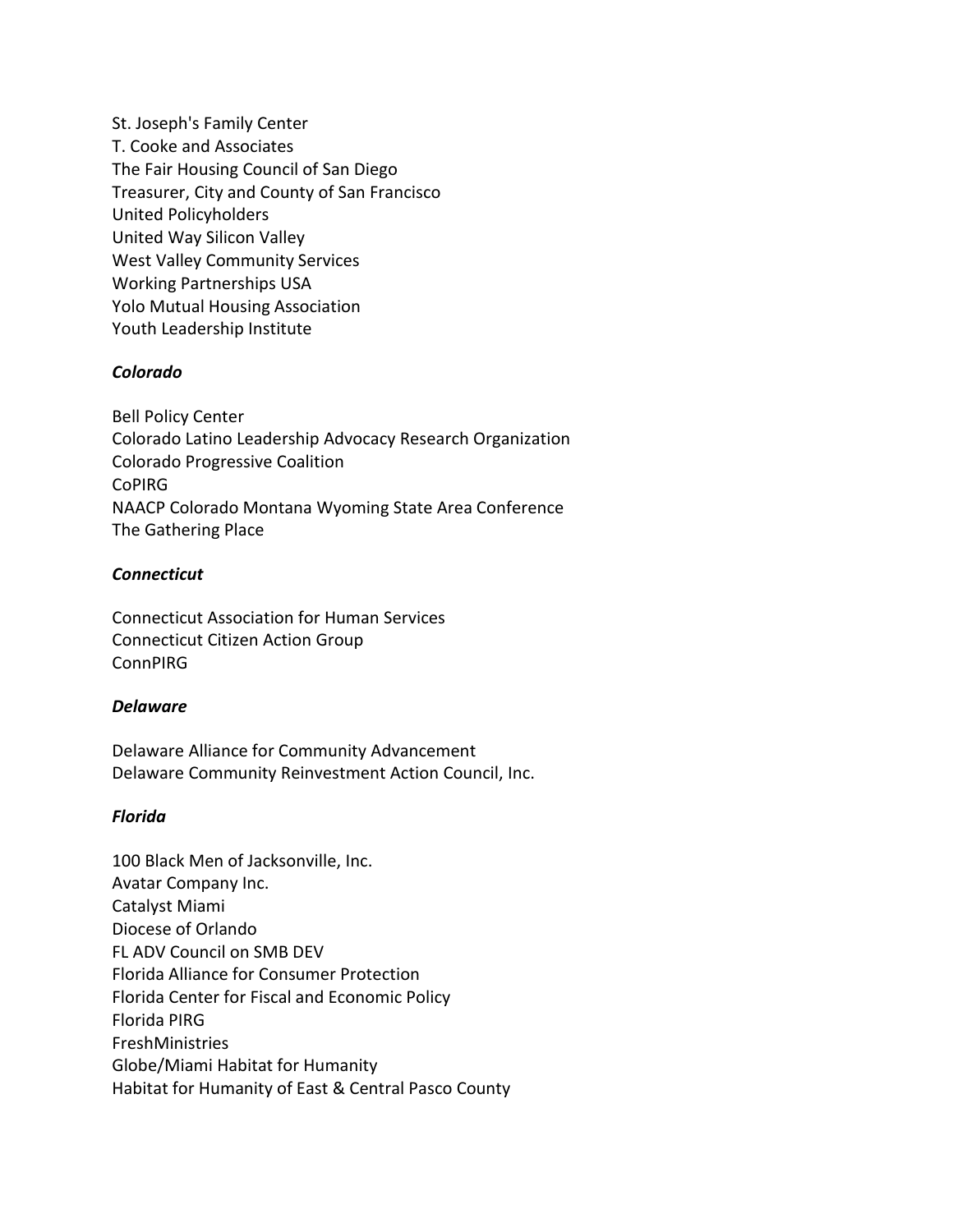Habitat for Humanity of Greater Orlando Area, Inc. Habitat for Humanity of Jacksonville, Inc. Habitat for Humanity of Marion County Habitat for Humanity of Seminole County and Greater Apopka Marion County Branch-NAACP RAISE Florida Network United Way of Northeast Florida

# *Georgia*

Georgia PIRG Georgia Rural Urban Summit Georgia Watch Gwinnett County Habitat for Humanity Macon Area Habitat for Humanity

# *Hawaii*

Habitat for Humanity West Hawaii

# *Idaho*

Catholic Charities of Idaho Idaho Community Action Network

# *Illinois*

8th Day Center for Justice Center for Economic Progress Chicago Appleseed Fund for Justice Chicago Coalition for the Homeless Chicago Consumer Coalition Chicago Rehab Network Citizen Action/Illinois Community Action Partnership Debt Counsel for Seniors and the Disabled Democratic Women South Suburbs DuPage Habitat for Humanity Gospel Justice Initiative Greater Chicago Food Depository Heartland Alliance Housing Action Illinois Housing Helpers, Inc. Illinois Asset Building Group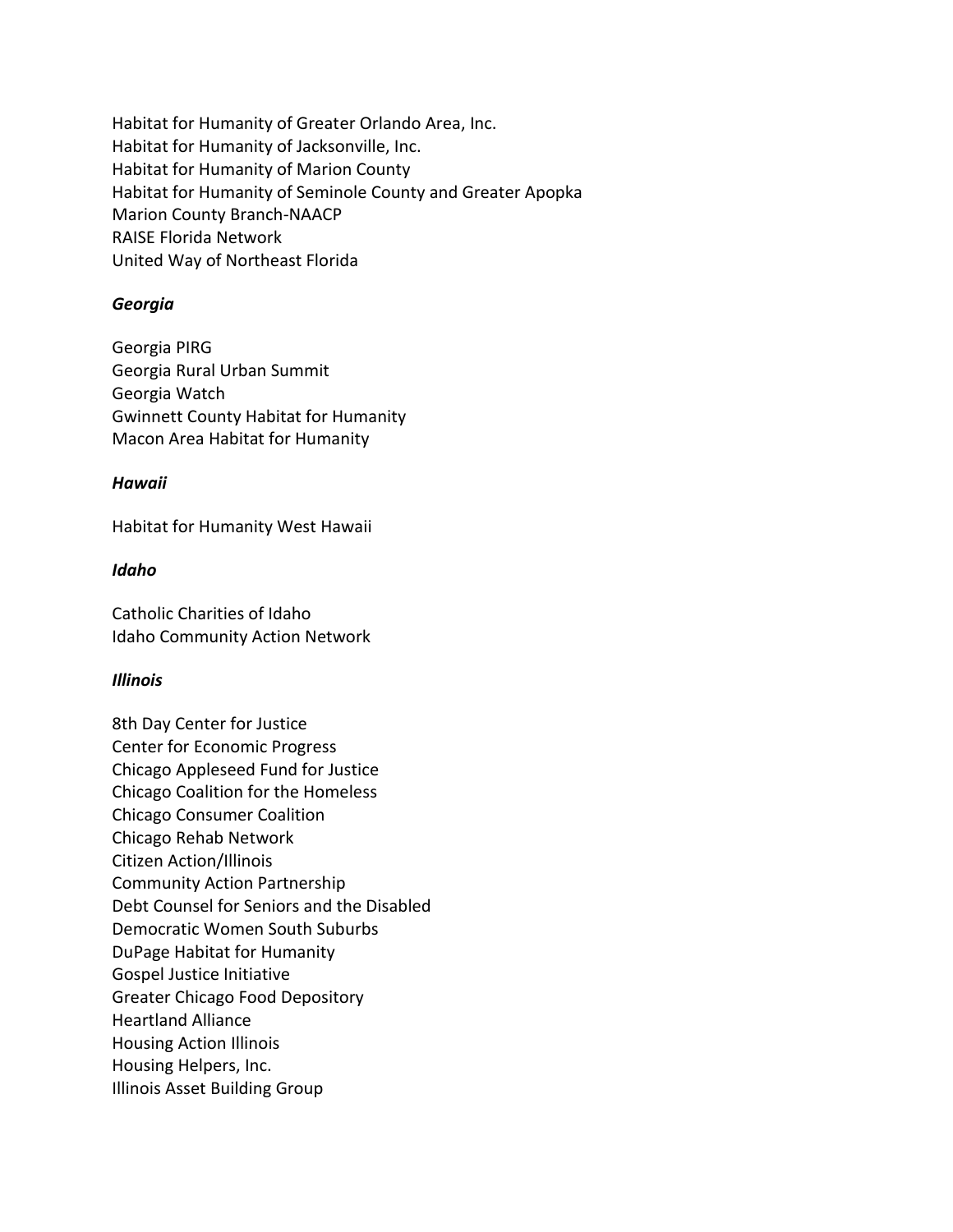Illinois Coalition for Immigrant and Refugee Rights Illinois People's Action Illinois PIRG Latino Policy Forum Maywood Neighborhood Improvement Association Maywood PC/ZBA Metropolitan Tenants Organization Monsignor John Egan Campaign for Payday Loan Reform National Community Investment Fund North Side Community Federal Credit Union Northwest Side Housing Center (NWSHC) Oak Park Regional Housing Center Open Communities Partners In Community Building, Inc. Project IRENE South Suburban Housing Center Southwest Organizing Project St. Leonard's Ministries The Chicago Urban League The People's Lobby The Resurrection Project Westside Health Authority Women's Business Development Center Woodstock Institute Greater Chicago Food Depository IIRON USW/SOAR Dist. 7 Woodstock Institute

# *Indiana*

Indiana Assets and Opportunity Network Dismas House of South Bend Northwest Indiana Reinvestment Alliance

# *Iowa*

Americans for Democratic Action Iowa Child and Family Policy Center CWA Iowa State Council Iowa Alliance for Retired Americans Iowa Catholic Conference Iowa Citizens for Community Improvement Iowa Community Action Association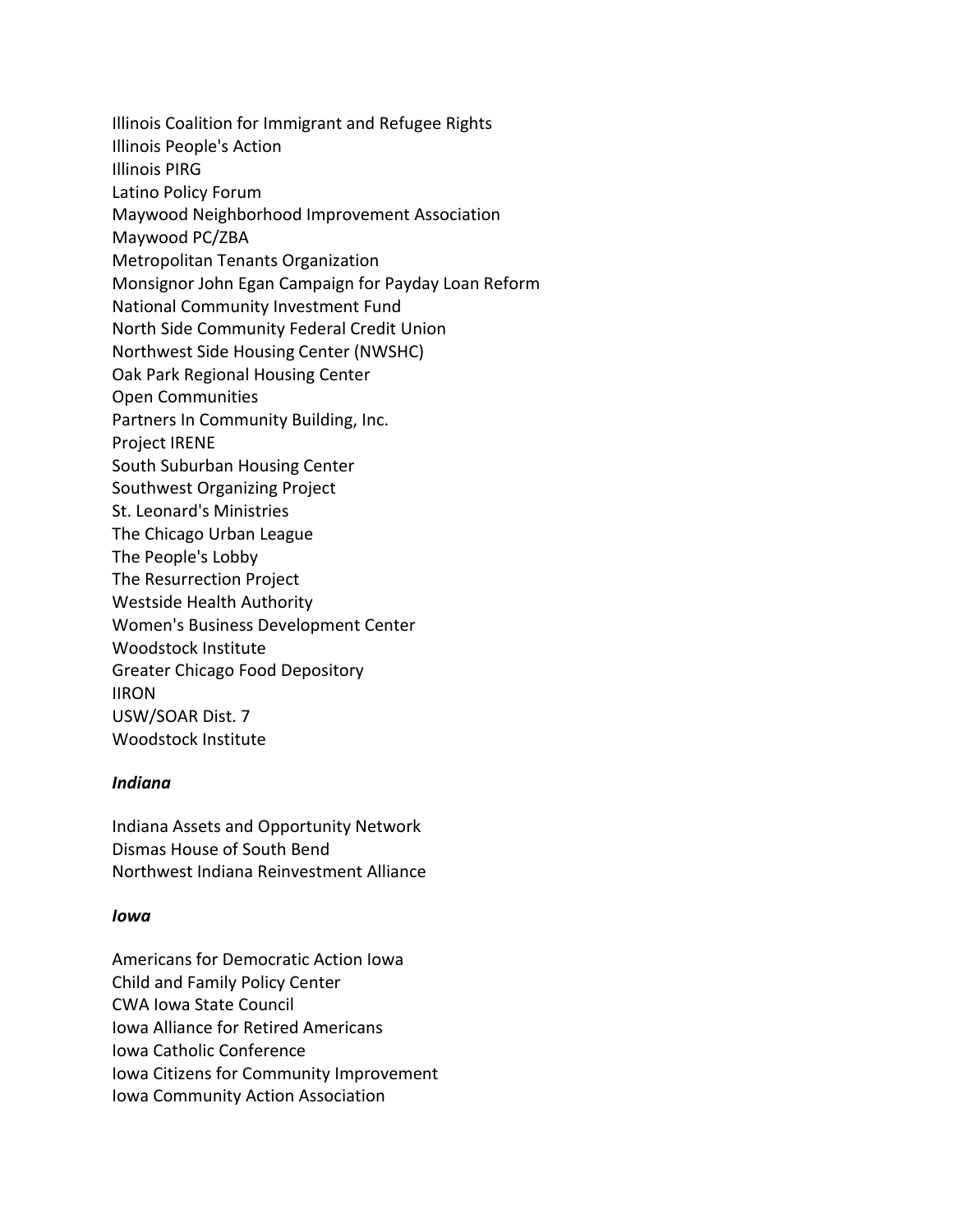Iowa PIRG Iowa Valley Habitat for Humanity League of United Latin American Citizens - Iowa South Central Iowa Federation of Labor AFL-CIO

#### *Kansas*

Kansas Appleseed Sunflower Community Action

# *Kentucky*

Kentucky Coalition Against Domestic Violence Kentucky Equal Justice Center Kentucky Youth Advocates

# *Louisiana*

Consumer Assistance Council, Inc. Habitat for Humanity LA Jesuit Social Research Institute Lafayette Habitat for Humanity Louisiana Budget Project One Voice Representative Ted James, Louisiana State Representative United Way of Acadiana

# *Maine*

Maine Center for Economic Policy Maine People's Alliance Maine Small Business Coalition Maine Women's Lobby

# *Maryland*

Habitat for Humanity Metro Maryland, Inc. Kinetics Faith & Justice Network Maryland CASH Campaign Maryland Consumer Rights Coalition Maryland PIRG Progressive Maryland Public Justice Center

#### *Massachusetts*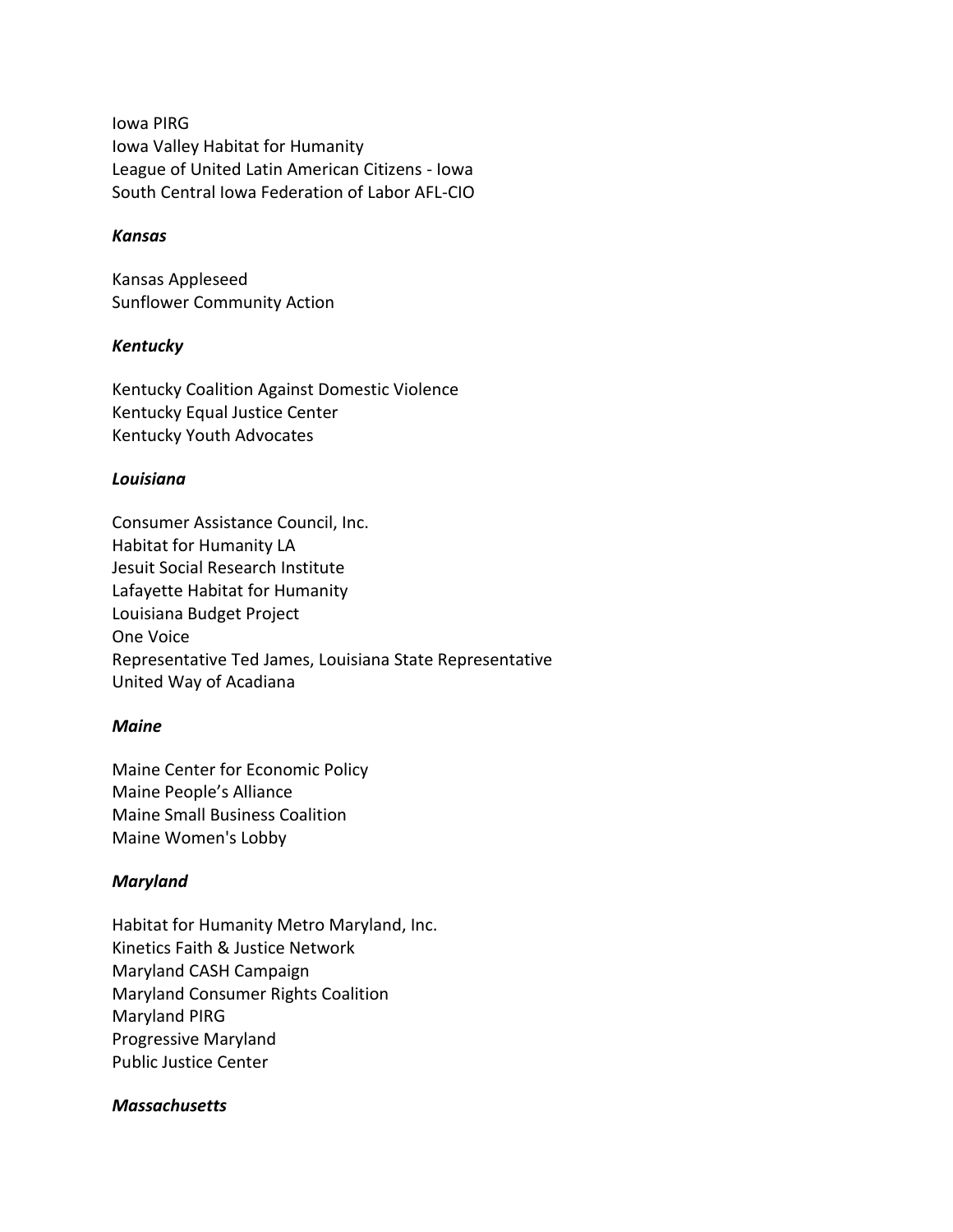Massachusetts Consumers' Coalition MASSPIRG

# *Michigan*

CEDAM (Community Economic Development Association of MI) Disability Advocates Michigan United New Development Corporation PIRGIM

# *Minnesota*

Exodus Lending ISAIAH Joint Religious Legislative Coalition Legal Services Advocacy Project Minnesotans for a Fair Economy Minnesotans for Fair Lending

# *Mississippi*

Coalition for a Prosperous Mississippi

# *Missouri*

Communities Creating Opportunity Consumers Council of Missouri GRO - Grass Roots Organizing Metro Organization for Racial and Economic Equity Metropolitan Congregations United Metropolitan St. Louis Equal Housing and Opportunity Council Missouri Faith Voices Missouri PIRG Missouri ProVote Progress Missouri St. Louis City NAACP Truman Heritage Habitat for Humanity

# *Montana*

Indian People's Action Montana Organizing Project Rural Dynamics, Inc. (RDI)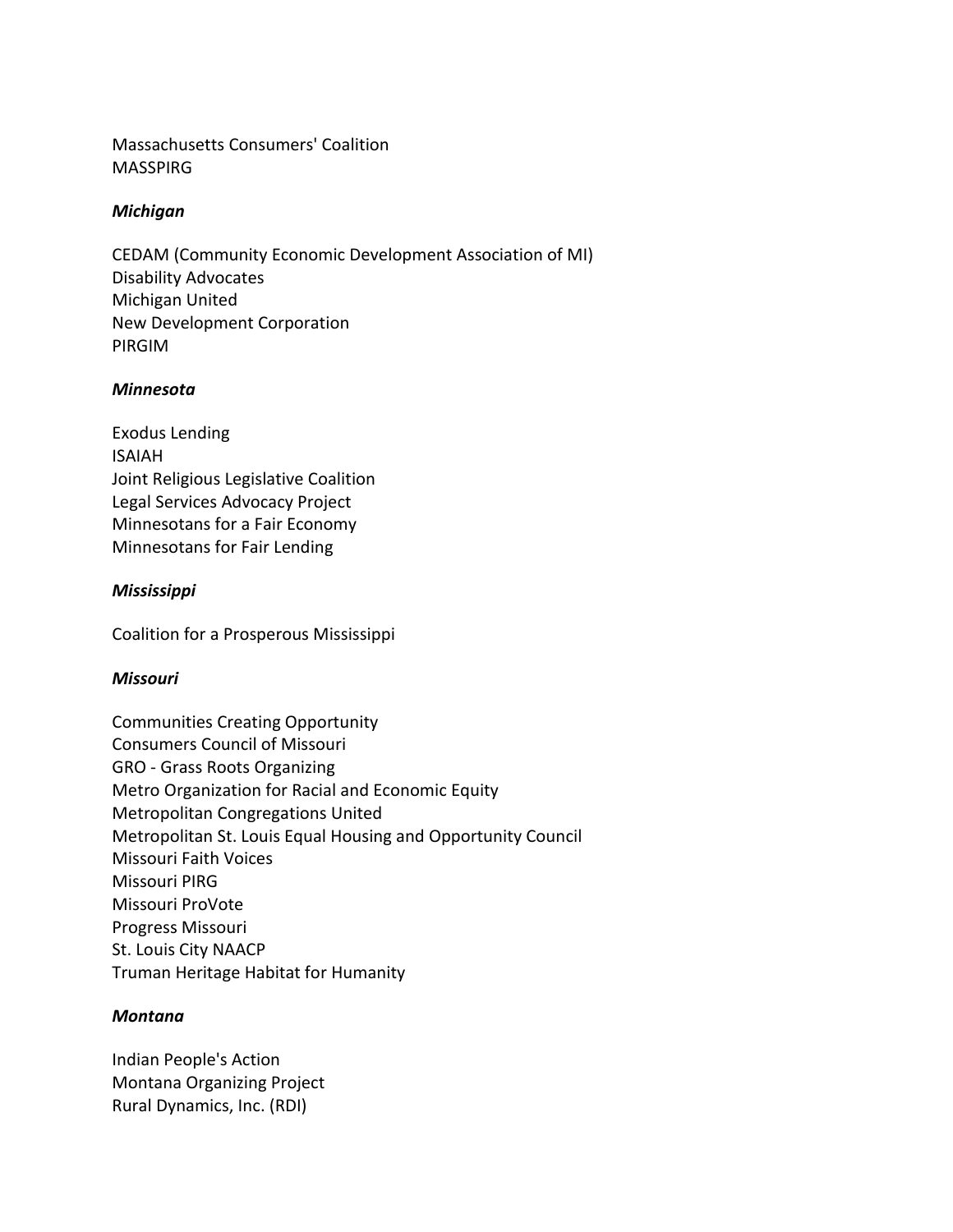# *Nebraska*

Nebraska Appleseed

#### *Nevada*

DREAM Big Vegas Nevada Advocates for Planned Parenthood Affiliates Progressive Leadership Alliance of Nevada

#### *New Hampshire*

Granite State Organizing Project New Hampshire Legal Assistance **NHPIRG** United Valley Interfaith Project

#### *New Jersey*

AFSCME, Administrative Council 1 Center for Independent Living of South Jersey Inc. Housing and Community Development Network of New Jersey Ironbound Community Corporation La Casa de Don Pedro National Housing Institute New Jersey Citizen Action New Jersey State Industrial Union Council New Jersey Tenants Organization NJ State Industrial Union Council NJPIRG Paterson Habitat for Humanity Universal Improvement Association

#### *New Mexico*

New Mexico Fair Lending Coalition Center for Economic Integrity - New Mexico Office NMPIRG Southwest Center for Economic Integrity Tewa Women United

#### *New York*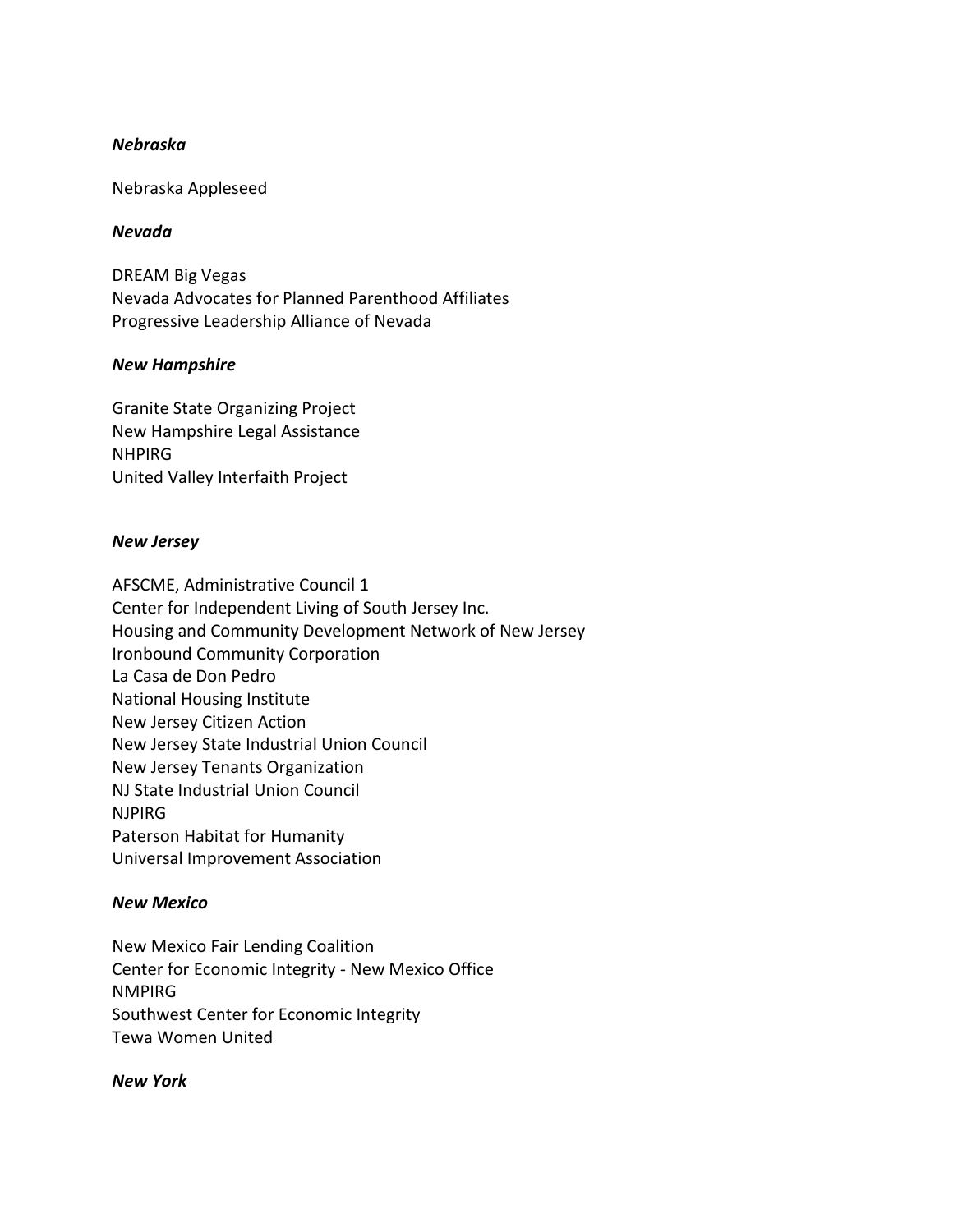Albany County Rural Housing Alliance, Inc. Better Neighborhoods, Inc. Bronx Legal Services Brooklyn Cooperative FCU Buffalo Urban League Central NY Citizens in Action Community Voices Heard (CVH) Cypress Hills Local Development Corp. District Council 37 Municipal Employees Legal Services Fifth Avenue Committee & Neighbors Helping Neighbors Habitat for Humanity New York City Long Island Housing Services, Inc. Margert Community Corporation MFY Legal Services, Inc. New Economy Project **NYPIRG** Syracuse Habitat for Humanity Inc. VOCAL-NY Western New York Law Center

#### *North Carolina*

Action NC Asheville Area Habitat for Humanity Brunswick County Habitat for Humanity CCCS of Greater Greensboro, A division of Family Service of the Piedmont Inc. Congregations for Social Justice Credit Counseling Agencies of North Carolina Association Episcopal Diocese of North Carolina Financial Pathways of the Piedmont Financial Protection Law Center Foothills Credit Counseling, Inc. Habitat for Humanity of Burke County Habitat for Humanity of Charlotte Habitat for Humanity of Wake County Legal Services Southern Piedmont A. Philip Randolph Institute North Carolina Housing Coalition North Carolina Latino Coalition Durham CAN NCPIRG NC State AFL-CIO North Carolina Assets Alliance North Carolina Consumers Council, Inc.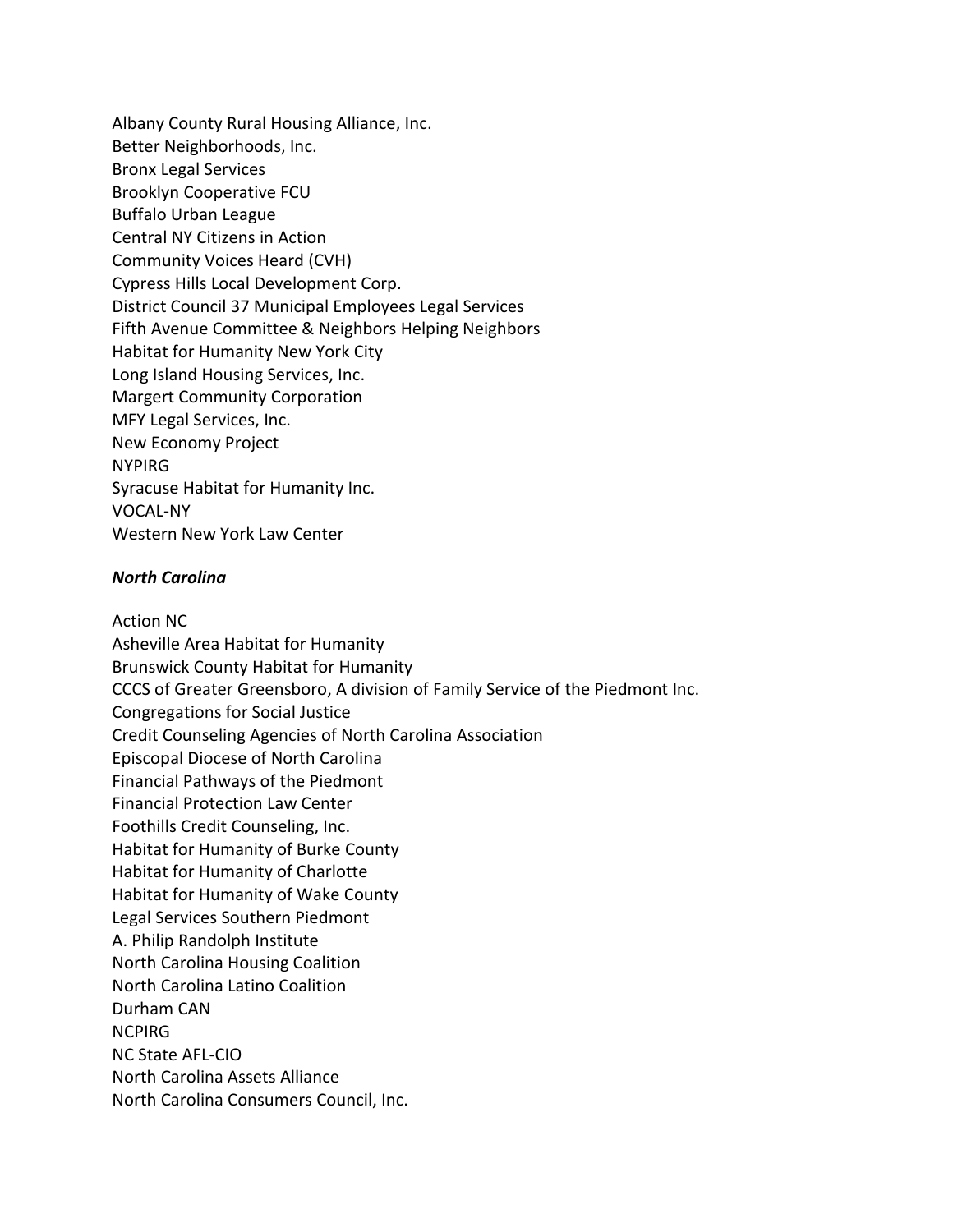North Carolina Council of Churches North Carolina Justice Center OnTrack Financial Education & Counseling Pisgah Legal Services Reinvestment Partners The Clarke Connection The Collaborative of NC Triangle Family Services UNC Consumer Financial Transactions Clinic Women AdvaNCe The Support Center Community Empowerment Fund Lincoln/Lancaster County Habitat for Humanity

# *North Dakota*

Native American Development Center North Dakota AFL-CIO North Dakota Economic Security and Prosperity Alliance (NDESPA) Sacred Pipe Resource Center

#### *Ohio*

Charleta B. Tavares, Ohio State Senator COHHIO Communities United For Action Contact Center Inc. Defiance County Residential Housing, Inc. Diocese of Southern Ohio Habitat for Humanity - MidOhio Habitat for Humanity of Coshocton County Habitat for Humanity of Fayette County Ohio Habitat for Humanity Of Findlay Hancock County Habitat for Humanity of Greater Stark and Carroll Counties Habitat for Humanity of Holmes County, Ohio Habitat for Humanity of Logan Co. Habitat for Humanity of Mahoning County Habitat for Humanity of Southeast Ohio Habitat for Humanity of Summit County Hunger Network in Ohio Legal Aid Society of Southwest Ohio LLC Leighty and Snider, Inc. Lutheran Social Services Maumee Valley Habitat for Humanity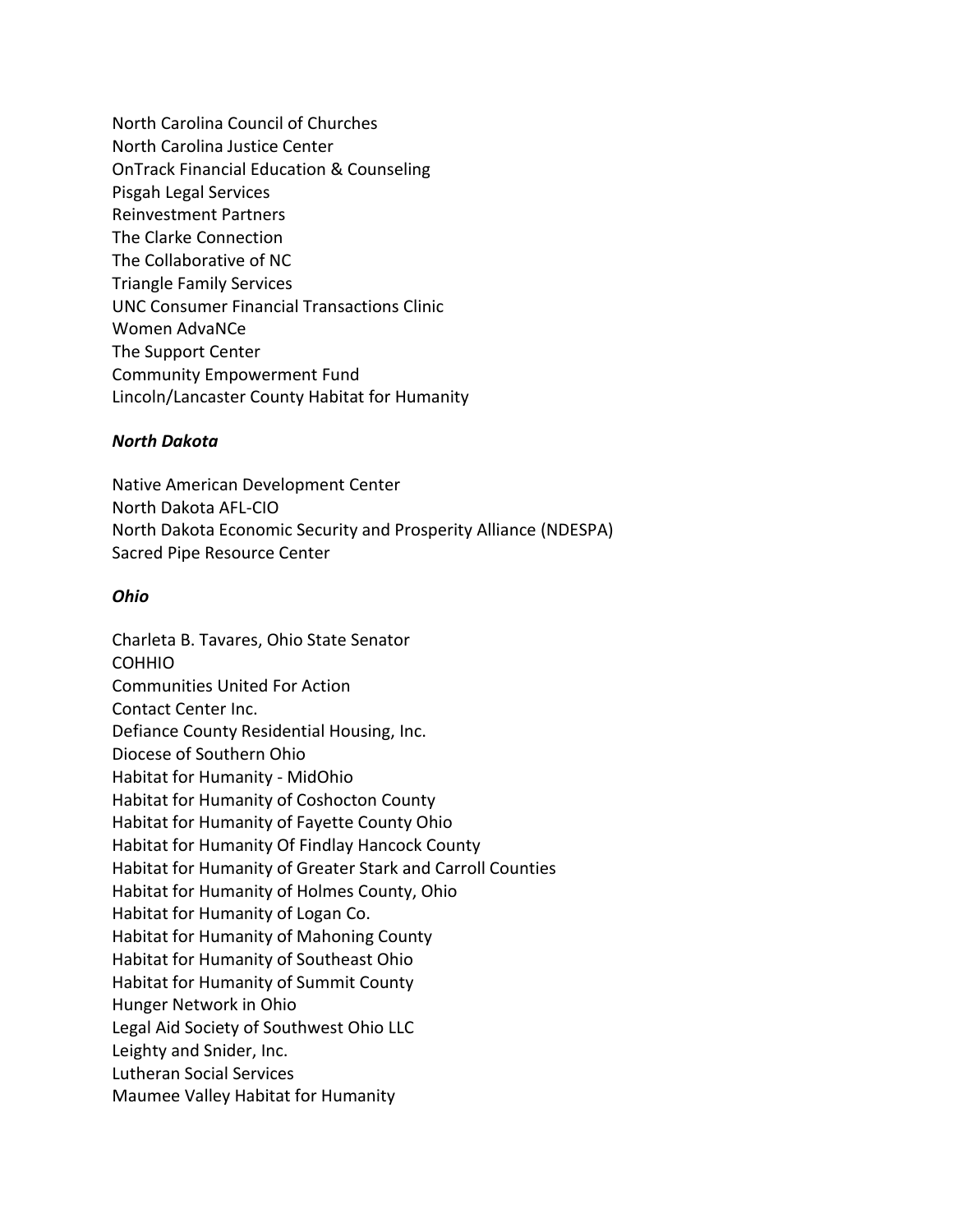Neighborhood Housing Services of Greater Cleveland New Home Development NHSGC Consumer Law Center Northwest Ohio Housing Coalition Ohio Association of Food Banks Ohio CDC Association Ohio Coalition for Responsible Lending Ohio Council of Churches Ohio Organizing Collaborative Ohio Partners for Affordable Energy Ohio PIRG Ohio Poverty Law Center Orrville Area United Way Policy Matters Ohio Preble City Habitat for Humanity ProgressOhio Sandusky County Habitat for Humanity The Center for Child & Family Advocacy, Inc. The Ohio Council of Behavioral Health & Family Services Providers The People's Empowerment Coalition of Ohio Toledo Fair Housing Center

#### *Oklahoma*

Oklahoma Policy Institute VOICE Oklahoma City

#### *Oregon*

Economic Fairness Oregon Oregon Action Oregon Consumer League Oregon Food Bank **OSPIRG** 

#### *Pennsylvania*

ACTION Housing, Inc. Berks Community Action Program Bucks County Women's Advocacy Coalition Clarifi Community Legal Services of Philadelphia Habitat for Humanity of Bucks County Habitat for Humanity of Greater Pittsburgh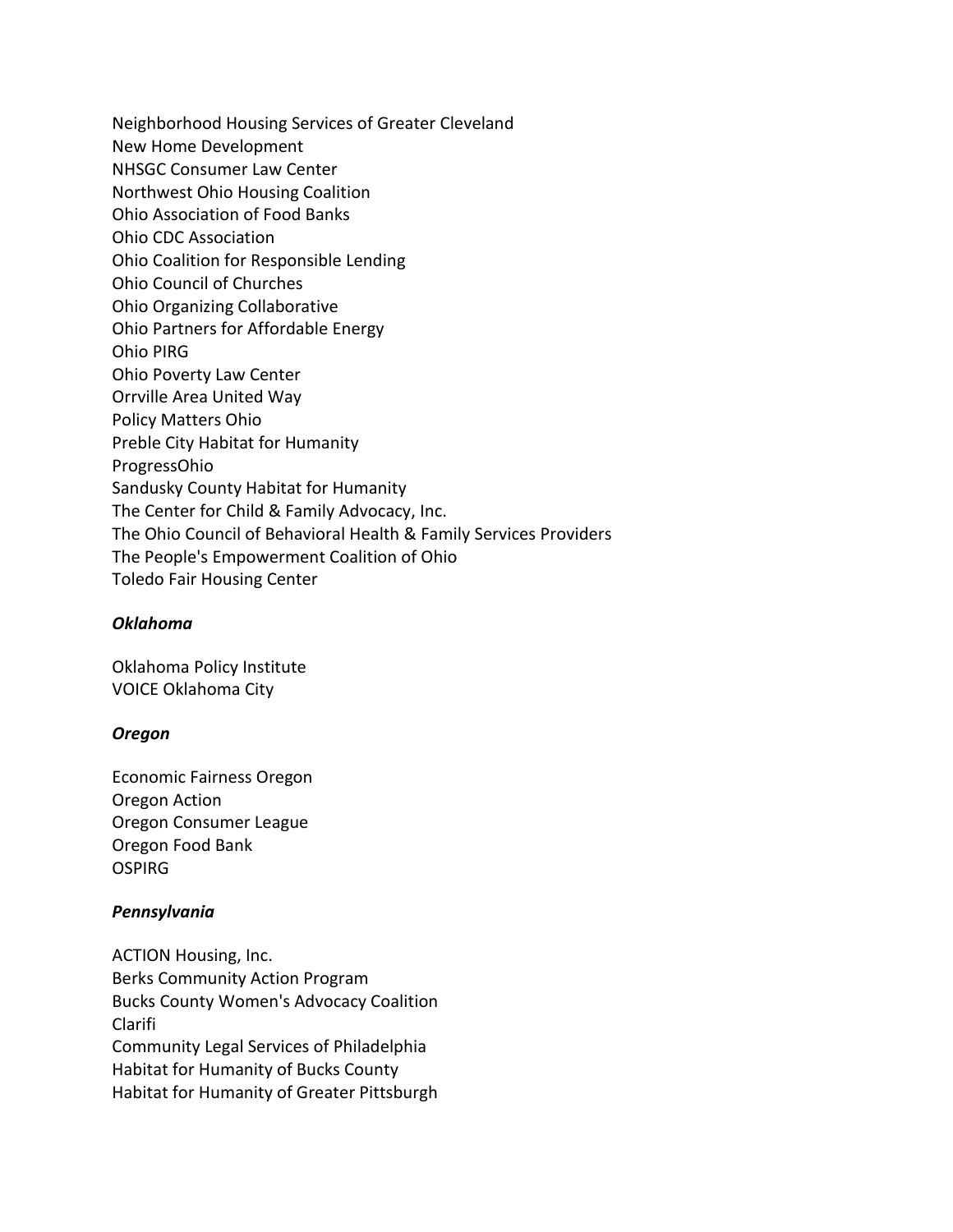Habitat for Humanity PA Health, Education, and Legal Assistance Project: A Medical-Legal Partnership Housing Alliance of Pennsylvania Just Harvest Keystone Progress Keystone Research Center Lancaster Area Habitat for Humanity League of Women Voters of PA Lehigh Valley Black News Network Libertae Lutherans Advocacy Ministry Pennsylvania Military Officers Association of America - Pittsburgh Chapter PA Alliance for Retired Americans PA Council of Chapters Military Officers Association of America PathWays PA PennPIRG Pennsylvania Council of Churches Pennsylvanians Organized to Witness Empower & Rebuild Philadelphia Unemployment Project Society of St. Vincent de Paul, Archdiocese of Philadelphia Soroptimist International of Bucks County The Peace Center Unitarian Universalist Pennsylvania Legislative Advocacy Network United Way of Erie County Westmoreland Community Action

# *Rhode Island*

NeighborWorks Blackstone River Valley Rhode Island Interfaith Coalition to Reduce Poverty Rhode Island State Council of Churches RIPIRG The Community Relations Council of the Jewish Alliance of Greater Rhode Island

# *South Carolina*

Columbia Consumer Education Council South Carolina Appleseed Legal Justice Center

# *South Dakota*

Lakota Federal Credit Union Lakota Funds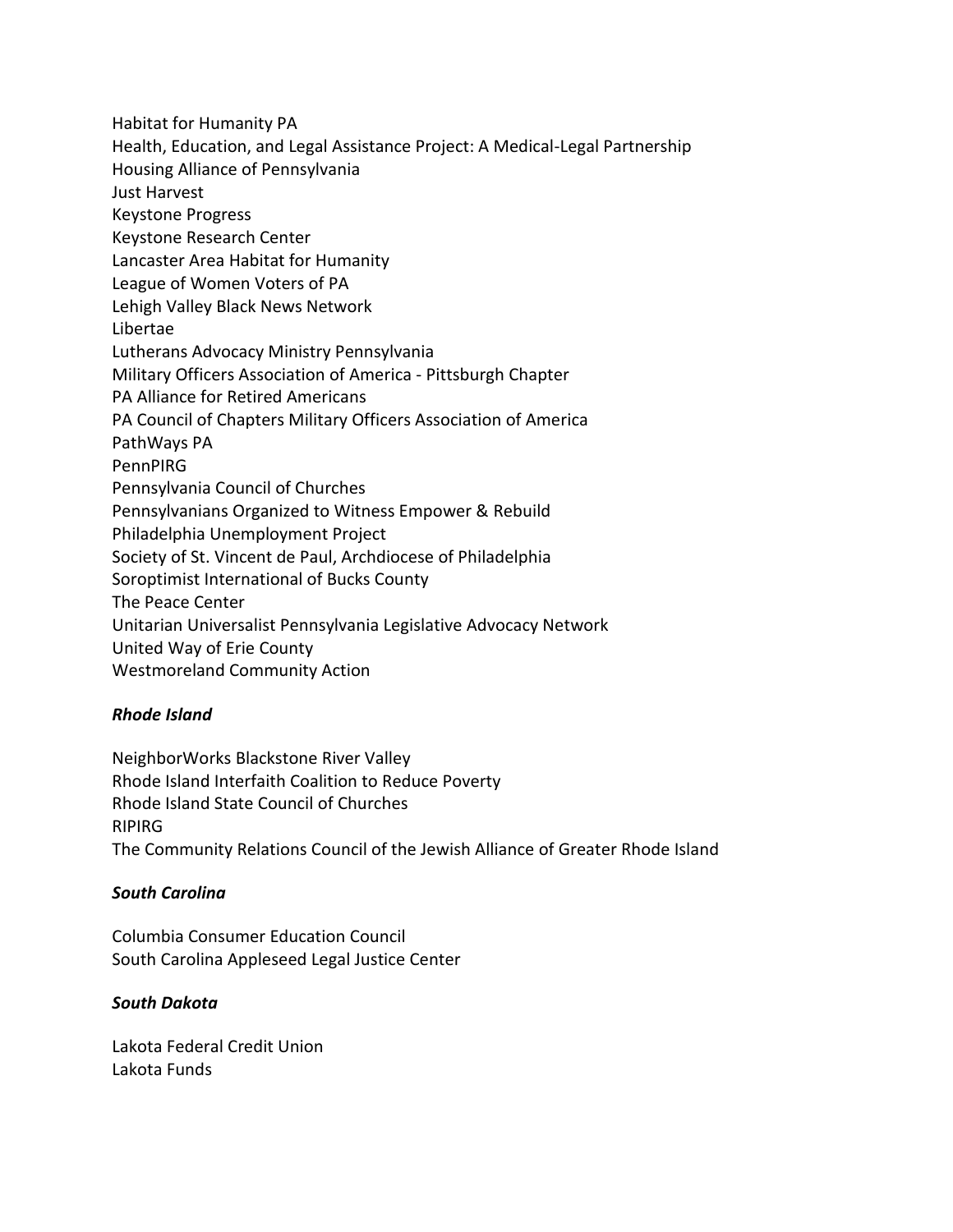#### *Tennessee*

Christian Community Services, Inc Cocke Co. Habitat for Humanity Community Housing Partnership of Williamson County Eastern 8 Community Development Corporation Family Promise of Roane County Franklin Housing Commission Gibson County Habitat for Humanity Habitat for Humanity of Anderson County Habitat for Humanity of Catawba Valley Habitat for Humanity of Cleveland TN Habitat for Humanity of Greater Chattanooga Area Habitat for Humanity of Greater Memphis Habitat for Humanity of Greater Nashville Habitat for Humanity of Paris/Henry COunty Habitat for Humanity of Tennessee Habitat for Humanity of Warren County Habitat for Humanity of Wilson County Habitat for Humanity, Sumner County Habitat of Humanity of Williamson County Highland Rim Habitat for Humanity Loudon County Habitat for Humanity Mi Techo, Inc. New Level Community Development Corporation Putnam County Habitat for Humanity Roane County Habitat for Humanity Rutherford County Area Habitat for Humanity Tennessee Housing Development Agency

#### *Texas*

Anti-Poverty Coalition of Greater Dallas Austin Community College American Federation of Teachers Local 6249 Austin Poverty Initiative Austin Voices for Education and Youth Calvary Baptist Church Center for Public Policy Priorities Christian Women's Job Corps Citizens for Responsible Lending (Waco) **CitySquare** Dallas Area Interfaith Dallas Anti-Poverty Coalition Dismas Inc.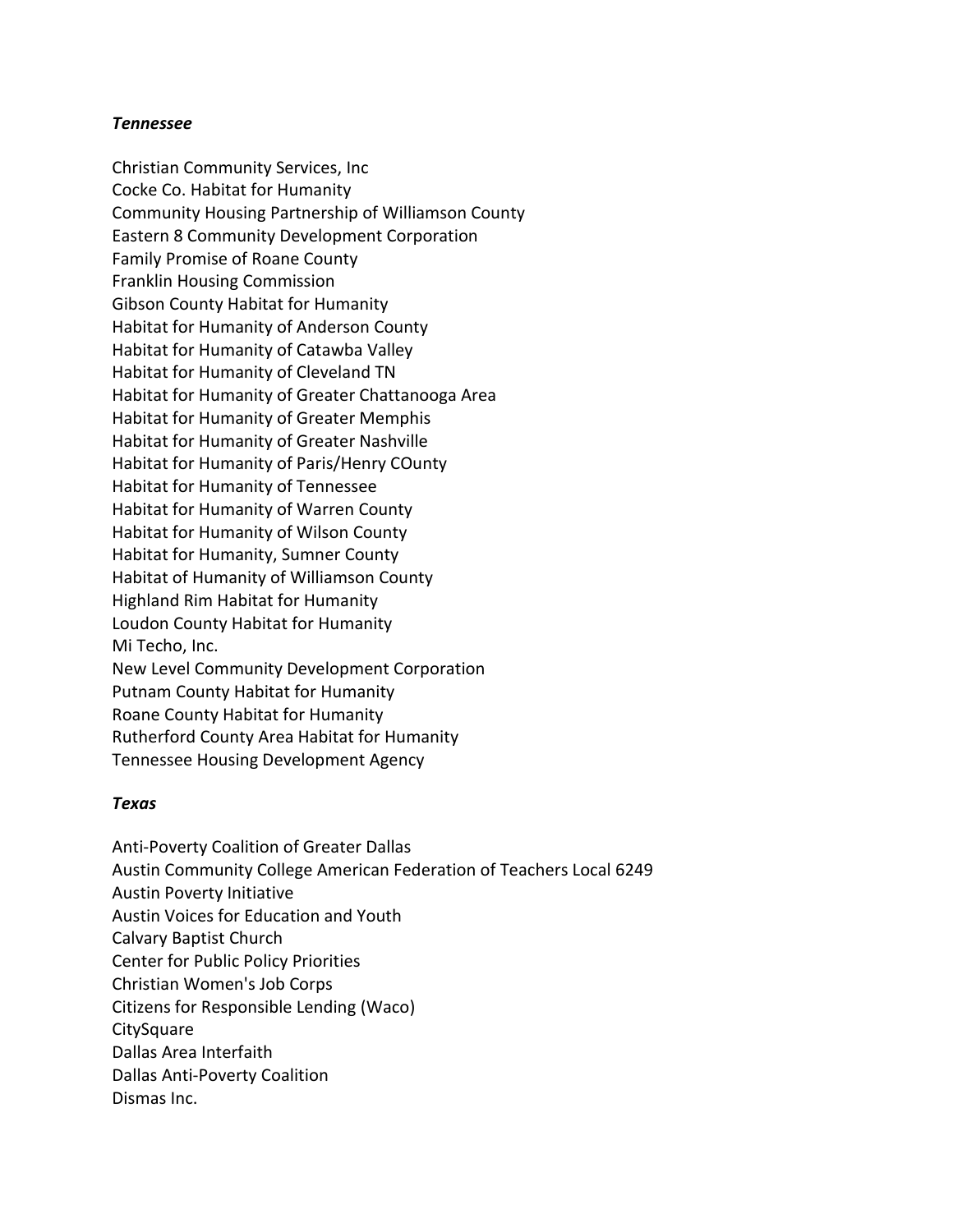East Waco Community Center (EWCC) Education Austin Helping Hands Ministry of Belton Liveable City RAISE Texas Strong Famlies Coalition of Greater Tarrant County Texas Appleseed Texas Catholic Conference TexPIRG United Way of Greater Houston United Way of Metropolitan Dallas Workers Defense Project

# *Utah*

Utah Coalition of Religious Communities

#### *Vermont*

VPIRG

#### *Virginia*

Virginia Citizens Consumer Council Virginia Interfaith Center Virginia Organizing Virginia Partnership to Encourage Responsible Lending Virginia Poverty Law Center

#### *Washington*

Alliance for a Just Society Consumer Justice Law Center, LLC Kittitas County Habitat for Humanity Lewiston-Clarkston Partners Habitat for Humanity OneAmerica Skagit Habitat for Humanity Statewide Poverty Action Network Tacoma/Pierce County Habitat for Humanity Washington Community Action Network WashPIRG

# *West Virginia*

Huntington WV Area Habitat for Humanity, Inc.